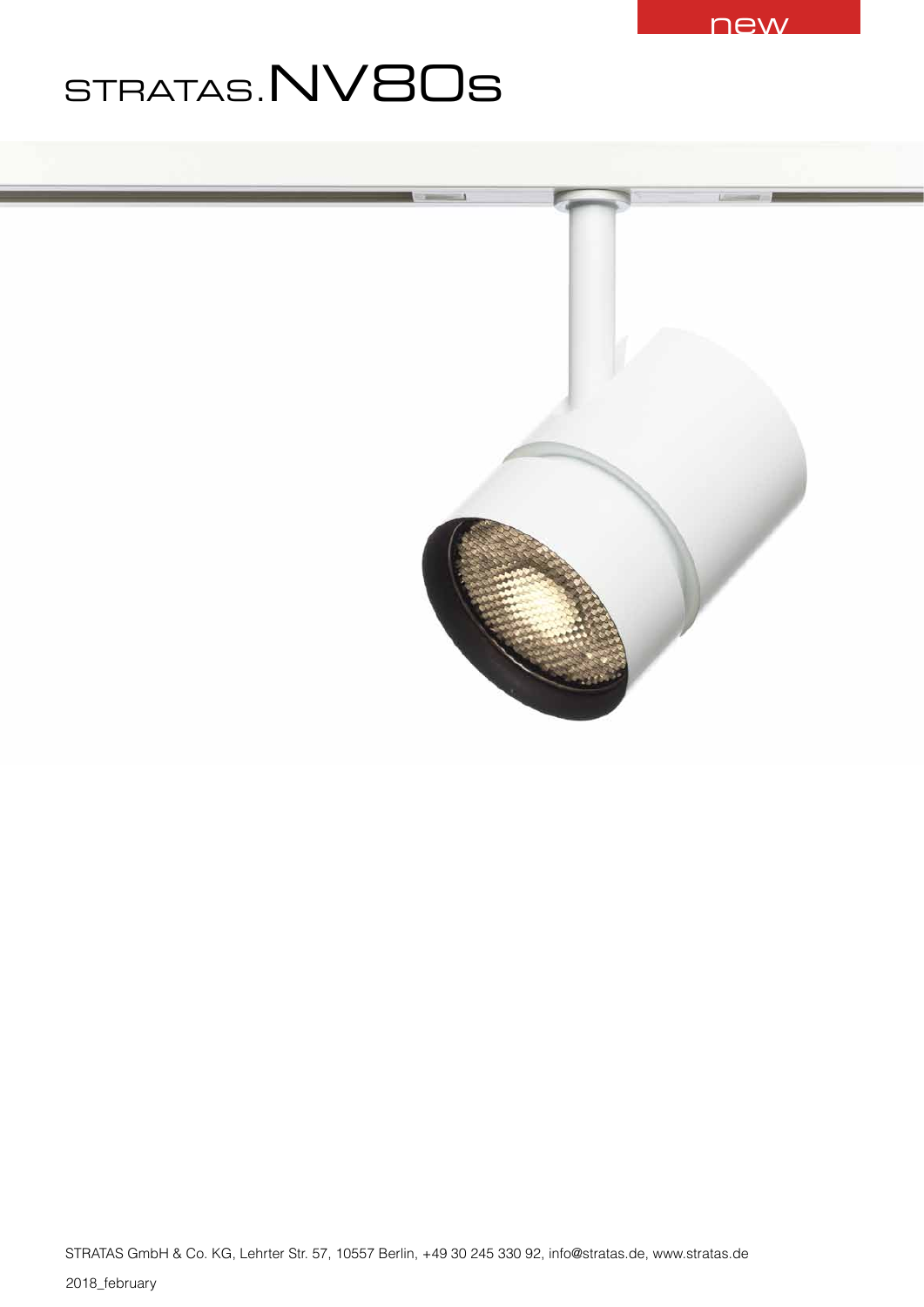





## **Xicato XIM LED (CRI** = **98) spotlight for 48V track with Bluetooth (BLE) and dalicontrol and 0-10V**

## **luminaire**

- small construction-kit spotlight system Ø 80mm, with short luminaire body, for 48V track
- with changeable optics

## **lamp**

• Xicato XIM-Artist (CRI = 98 / R9=95) Xicato - module LES 9mm,

## **NV80s-XIM-19, 1050Im, typ. 22W**

- colour temperature: 3000 K (2700 K, 3500 K, 4000 K on request) 1×2 step MacAdam initial.
- $\bullet$  life hours: 50,000 h L70/B0/F0
- Colour and lumen consistent over life
- other Xicato-LEDs on request

## **beam angle**

- $11^{\circ}/15^{\circ}$
- toolless exchange of lenses

## **accessoires**

- snoot
- honey comb
- diffusor
- sculpture lens
- barn doors

## **control**

- XIM with Bluetooth low Energie (BLE)
	- BLE + potentiometer / flicker free / 0,1-100% dimming / dimming control with iOS or Android app
	- BLE / flicker free / 0,1-100% dimming / dimming control with iOS or Android app
	- DALI / flicker free / 0,1-100% dimming

## **mounting**

- track adapter 48V DALI / EUTRAC
- surface mount

## **orientation**

• 0 ̊- 90 ̊ vertical tilt and 360 ̊ rotation.

## **material / colour**

- aluminium, powder coated
- white, silver, black (other colours available on request)

## **miscellaneous**

- system typ. 22W
- Operating temperature: -25°C to 35°C
- weight: 0,6 kg